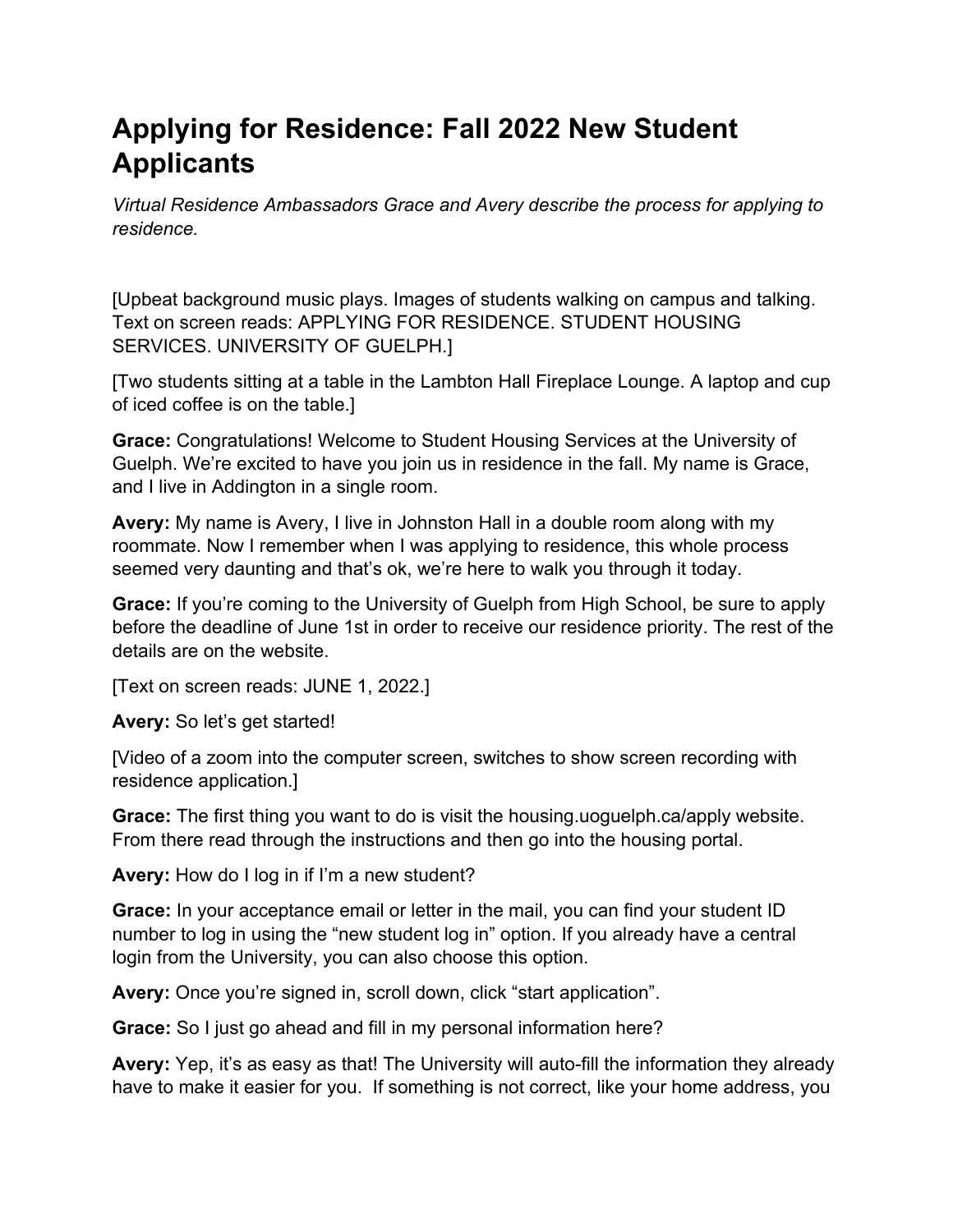will have to change it through the Office of Registrarial Services and they will update your Housing application. Once you've filled in this part, next it's time to rank your residence room and building preferences.

**Grace:** How do I know which residence to pick?

**Avery:** If you aren't sure which residence you'd be suited for, check out the Student Housing's Website or housing.uoguelph.ca/tours where you can see tours and descriptions of each residence building! You can rank up to four housing options as your favourites. First, pick your location. Your options are north, south, or east residences. After, select your style of residence room preference, either a single room, double room, or a room with multiple roommates.

**Grace:** Don't forget to explore the options for Living Learning Communities and Academic Clusters too! This part depends on what you want out of your University of Guelph residence experience.

**Avery:** What if having a single room is more important to me than what building I'm placed in?

**Grace:** On the next page you'll be able to rank the features of your housing that are most important to you.

**Avery:** And is a meal plan included?

**Grace:** You can find the meal plan options right after choosing your residence preferences. Based on how often you'll be eating on campus. For example, people with lighter appetites and students who will be away most weekends might choose the minimum plan. Someone who eats 3 full meals a day and will be there all weekends might go for the plus and varsity plan. The most popular plan is the Full. You can also choose to add a textbook plan that puts aside some money to pay for textbooks from the university bookstore.

**Avery:** If you require an accommodation to meet medical or academic needs, visit the link below for more information.

[Text on screen reads: housing.uoguelph.ca/specialaccommodation]

**Grace:** What happens if I get a roommate, I'm nervous about living with someone I've never met before. I'm worried about maybe not being compatible with them. Does Student Housing Services just randomly assign roommates?

**Avery:** Well, the University of Guelph, has a short survey for you to take which will give the Residence Admissions Team an idea of your lifestyle and preferences to pair you with like-minded roommates. For example, I didn't know my roommate going into the fall semester. Not only are we compatible roommates with our lifestyle and study habits, but we became really great friends, especially during orientation week when you're getting to know everyone on campus. I really couldn't have asked for a better match.